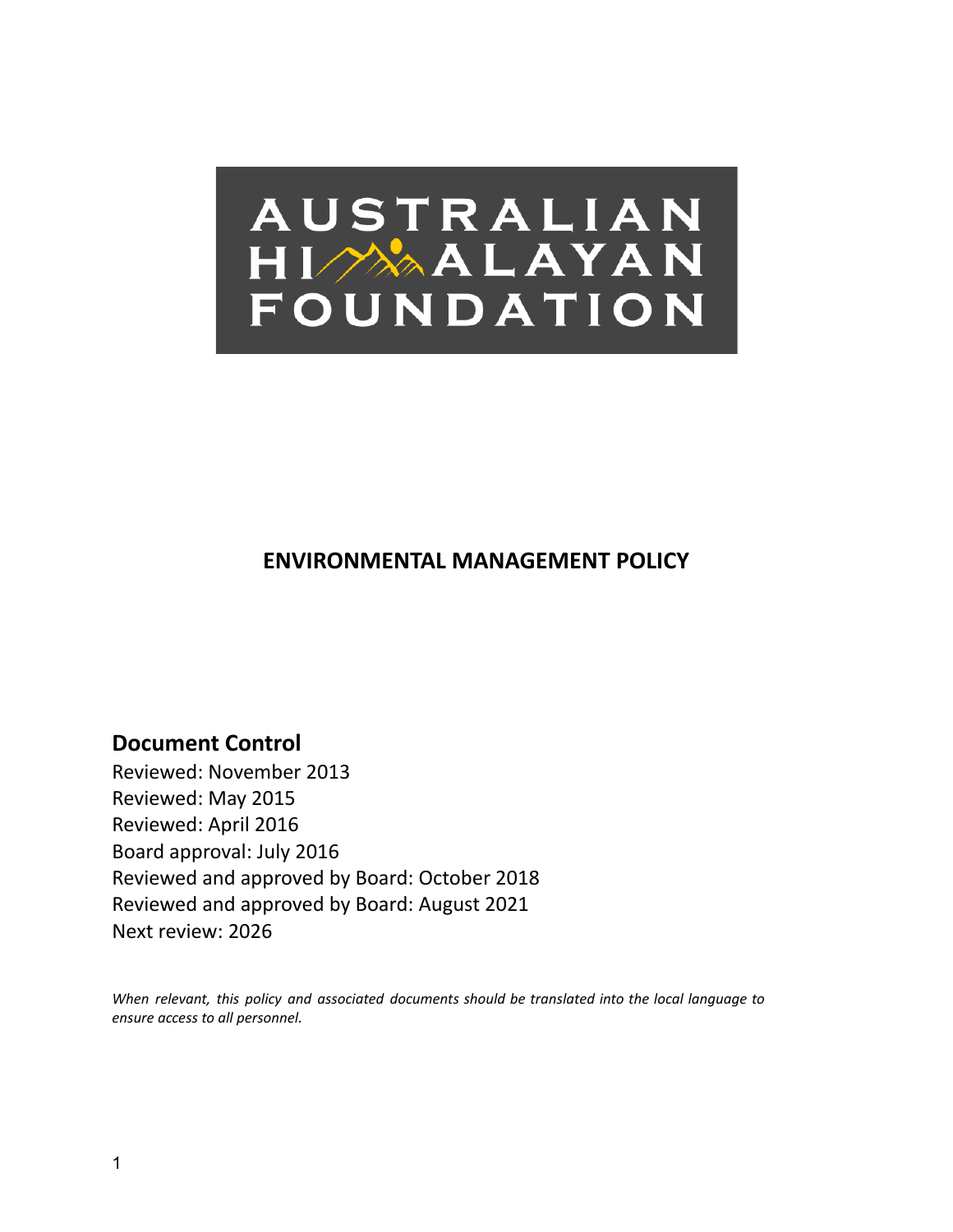### **1. INTRODUCTION**

The majority of the population living in the Himalaya depend on the natural environment for their survival and sustenance. This includes access to healthy food, clean water, adequate shelter and sustainable livelihoods. Globally, access to such environmental goods is increasingly considered to be a human right, and widely enshrined in domestic law.<sup>1</sup>

In recent years, the global development community has also increasingly come to appreciate that the impacts of climate change are affecting, and will likely continue to affect, the most vulnerable populations more acutely, as well as threaten to reverse the human development gains of past decades. The interconnection between human development progress and environmental protection is becoming ever more evident.

The Himalayan Region specifically is facing a number of issues that threaten the environment, biodiversity and human livelihoods. Overexploitation of forests, intensive grazing and clearing forest for agriculture have affected the biodiversity and natural ecosystems of this region and resulted in many incidences of human-wildlife conflict. Due to the topography and climate, people in the Himalaya also live in harsh conditions where communication and movement is limited as compared to life on the plains. Furthermore, poverty, poor infrastructure for healthcare, education and water supply along with substandard human development indicators leave populations in the region more vulnerable to climate change as their capacity to adapt is limited. In this context, effective and responsive environmental planning and management is critical to the long-term reduction of poverty and improved social development – to better ensure that the most vulnerable people retain access to their main and essential sources of food, water, incomes and livelihoods.

AHF is committed to making a positive and sustainable contribution to the Himalayan natural environment and the communities within which we work. AHF is committed to strengthening climate change adaptation and supporting environmental and wildlife conservation by:

- Strengthening the resilience and adaptive capacity to climate-related hazards and natural disasters in selected communities of Nepal, Ladakh and Bhutan
- Increasing community awareness and capacity on climate change mitigation, ecosystem-based adaptation and impact reduction
- Assisting the conservation of mountain ecosystems, including their biodiversity, in order to maintain and enhance their capacity to provide ecosystem services (environmental goods) and other benefits essential for sustainable livelihoods and development

<sup>&</sup>lt;sup>1</sup> As of 2018, 155 States had established legal recognition of the right to a healthy environment (UNGA, [Human](http://srenvironment.org/sites/default/files/Reports/2018/Boyd%20Knox%20UNGA%20report%202018.pdf) rights obligations relating to the enjoyment of a safe, clean, healthy and sustainable [environment](http://srenvironment.org/sites/default/files/Reports/2018/Boyd%20Knox%20UNGA%20report%202018.pdf) (19.07.2018)) Most recently, in 2021, Nepal, alongside 68 other nation states, co-sponsored a joint statement at the Human Rights Council calling for the recognition of the right to a healthy environment as a human right (OCHA, [Joint](https://www.ohchr.org/EN/HRBodies/HRC/Pages/NewsDetail.aspx?NewsID=27130&LangID=E) Statement by UN human rights experts for World [Environment](https://www.ohchr.org/EN/HRBodies/HRC/Pages/NewsDetail.aspx?NewsID=27130&LangID=E) Day (5.6.2021))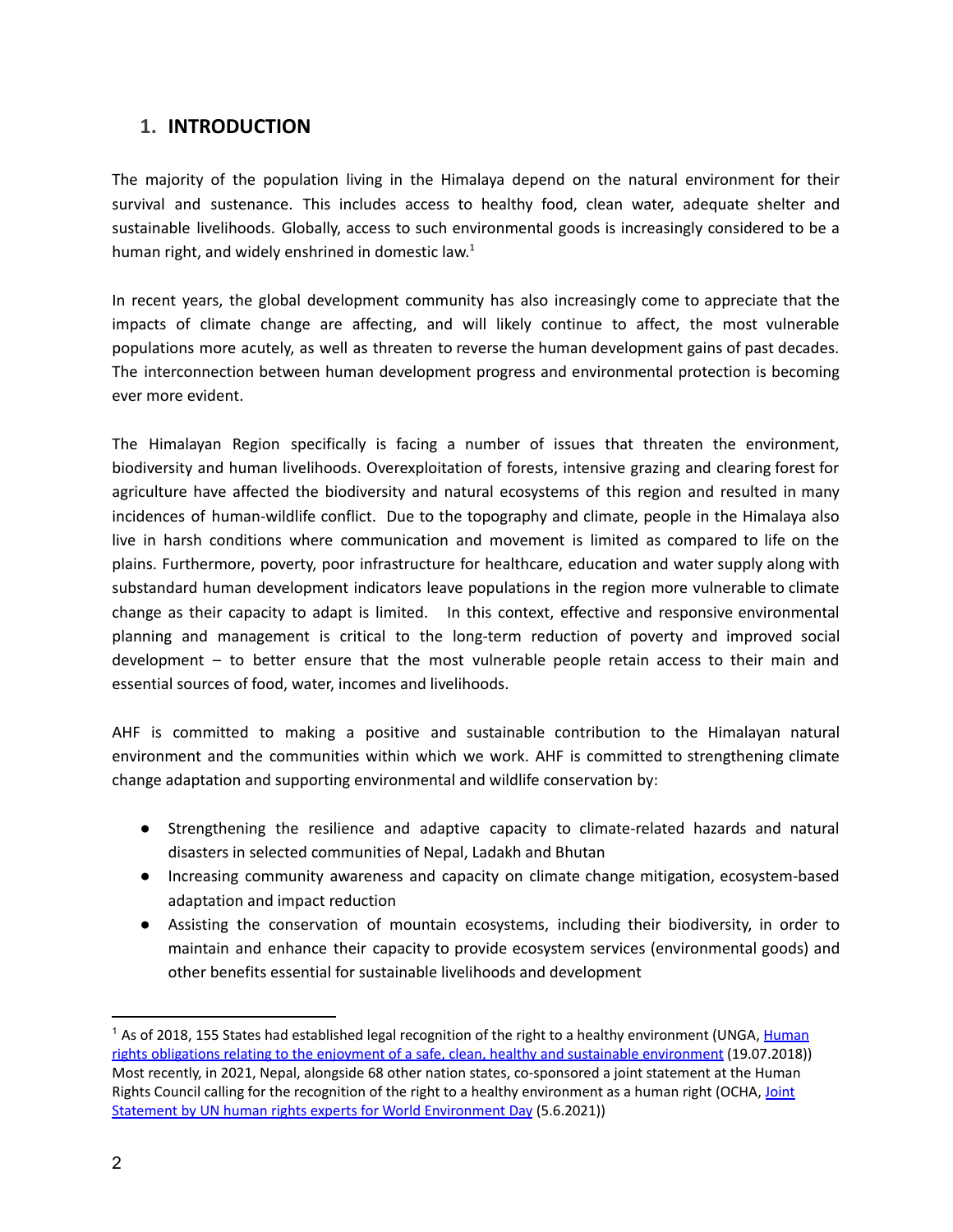● Reducing our carbon footprint and introducing further environmental safeguarding practices in our Australian operations

This Policy aims ensures that AHF activities are consistent with the Australian Government's *Environment Protection and Biodiversity Conservation Act 1999* (EPBC). Under the EPBC, AHF is obligated to assess whether its programs will cause, or are likely to cause, a significant impact on the environment, and take steps to avoid and/or mitigate, monitor and report on any negative impacts. Specifically, the following aspects of the 'environment' must be considered:

- ecosystems and their constituent parts, including people and communities
- climate and natural systems and processes
- natural and physical resources
- qualities and characteristics of locations, places and areas, and
- heritage values of places; social, economic and cultural aspects of the above, including those related to Indigenous peoples.

This Policy is also guided by the DFAT [Environmental](https://www.dfat.gov.au/about-us/publications/Pages/environmental-social-safeguard-policy) and Social Safeguard Policy (2018, updated 2019) (see also section 8, Legislative and Regulatory Framework).

This policy should be read in conjunction with:

- AHF International Program Manual
- AHF Risk Management Policy
- AHF Programmatic Sector Strategies

# **2. PURPOSE**

The purpose of this policy is to ensure that the environment is safeguarded and that environmental and climate change considerations are integrated into all AHF programs and activities.

# **3. SCOPE**

This Policy applies to all AHF personnel including Directors, employees, volunteers, consultants and other representatives, as well as in-country partners. AHF works through local implementing partners, rather than directly implementing programs, so the Foundation will work closely with these partners to operationalise the principles outlined in this policy.

# **4. PRINCIPLES**

AHF is committed to the following guiding principles in line with DFAT's 2019 Environmental and Social Safeguard Policy: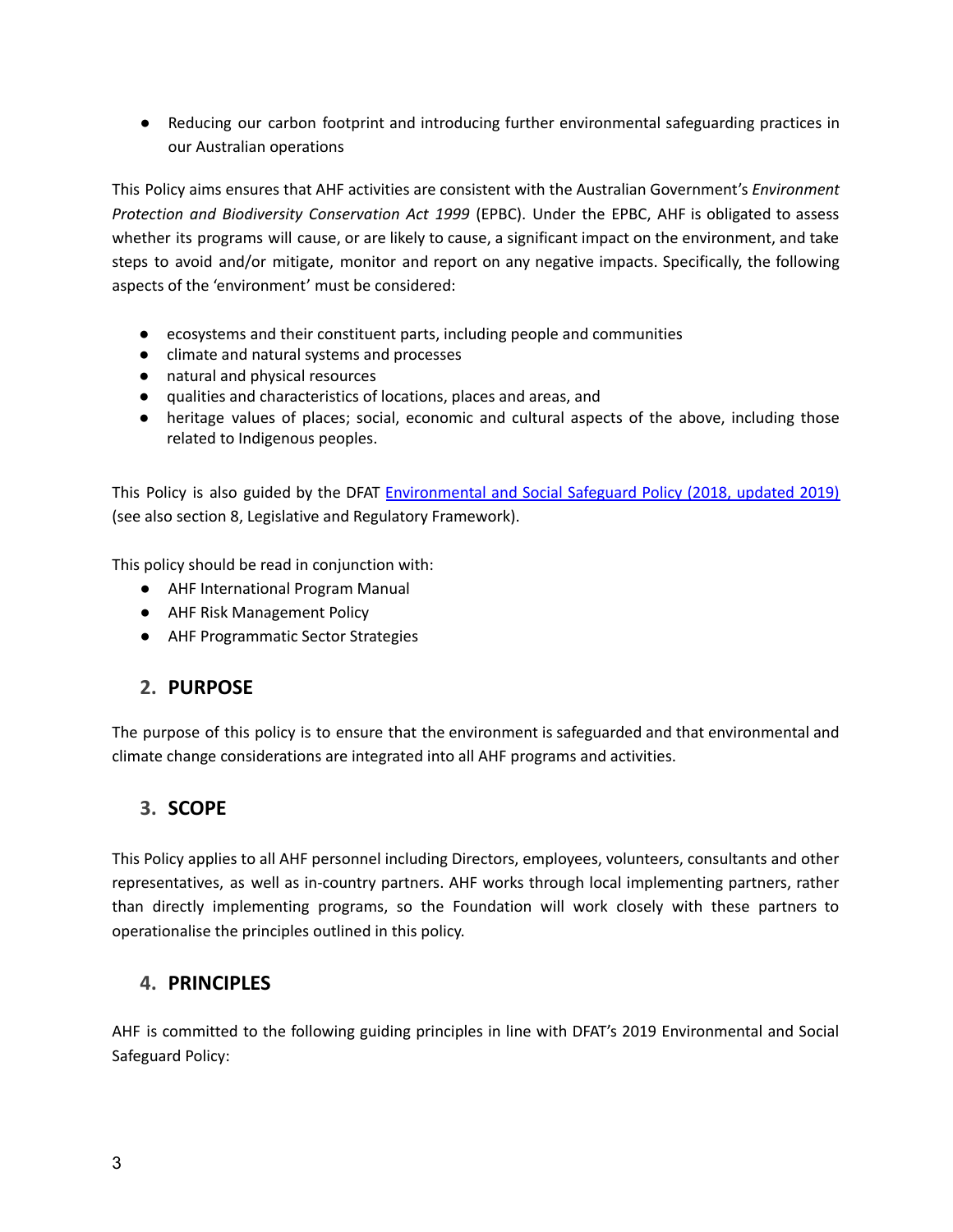- **Do no harm** by protecting and safeguarding natural habitats, rare and endangered native wildlife, and cultural heritage. This includes the health, welfare, and livelihoods of Himalayan communities with a focus on vulnerable groups, including women, children and persons living with disabilities. This includes applying pollution prevention and control technologies and practices; avoiding the use of hazardous materials; and providing safe and healthy working conditions that prevent accidents, injuries and disease to workers, local communities and animals, both domestic and wild. The focus is on maintaining environmental health, productivity and biodiversity. AHF's Australian operations will also promote this commitment by, for example, reducing our carbon footprint.
- **Identification, assessment and management of environmental impacts** AHF will identify and assess all potential environmental risks when designing and implementing projects and ensuring that those activities likely to have environmental impacts are properly managed and monitored. If it is not possible to completely avoid a negative impact, the principles of minimising, mitigating or as a last resort, offsetting or compensating for any negative impacts will be applied by AHF.
- **Effective engagement with stakeholders** AHF commits to being transparent about its activities and to highlight environmental risks and impacts to the people potentially affected by its work. AHF will engage with them and any other stakeholders early on to identify and manage these. AHF will consult with affected parties in an inclusive and participatory way that is free from interference, coercion, intimidation and manipulation. Further, AHF will ensure that culturally appropriate and accessible redress mechanisms are in place and that any grievances are responded to transparently, promptly and without cost or retribution to the party that raised concern.
- **Effectively working with partners** AHF will comply with partner country environmental laws, standards and/or policies as well as Multilateral Environment Agreements to which they are signatory. This includes supporting the capacity of in-country partners to develop and implement environmental governance systems, in liaison with other relevant stakeholders where appropriate. AHF also commits to working with partners to manage environmental risks. When possible/relevant, AHF will use in-country systems and avoid duplication or unnecessary assessments and/or management planning requirements.
- **Promoting improved environmental outcomes** AHF commits to promoting improved environmental outcomes wherever possible by integrating ecologically sustainable development practices into AHF's work and improving implementation and outcomes by identifying and managing risks.

# **5. GUIDELINES**

### **5.1 Organisation-wide**

AHF will promote environmental management in the Foundation's work:

- **Governance**: by encouraging and fostering a culture to safeguard the environment in every aspect of AHF's work and organisationally, including in our Australian operations;
- **Human Resources**: *refer to Clause 5.2 below and the AHF Employee Handbook;*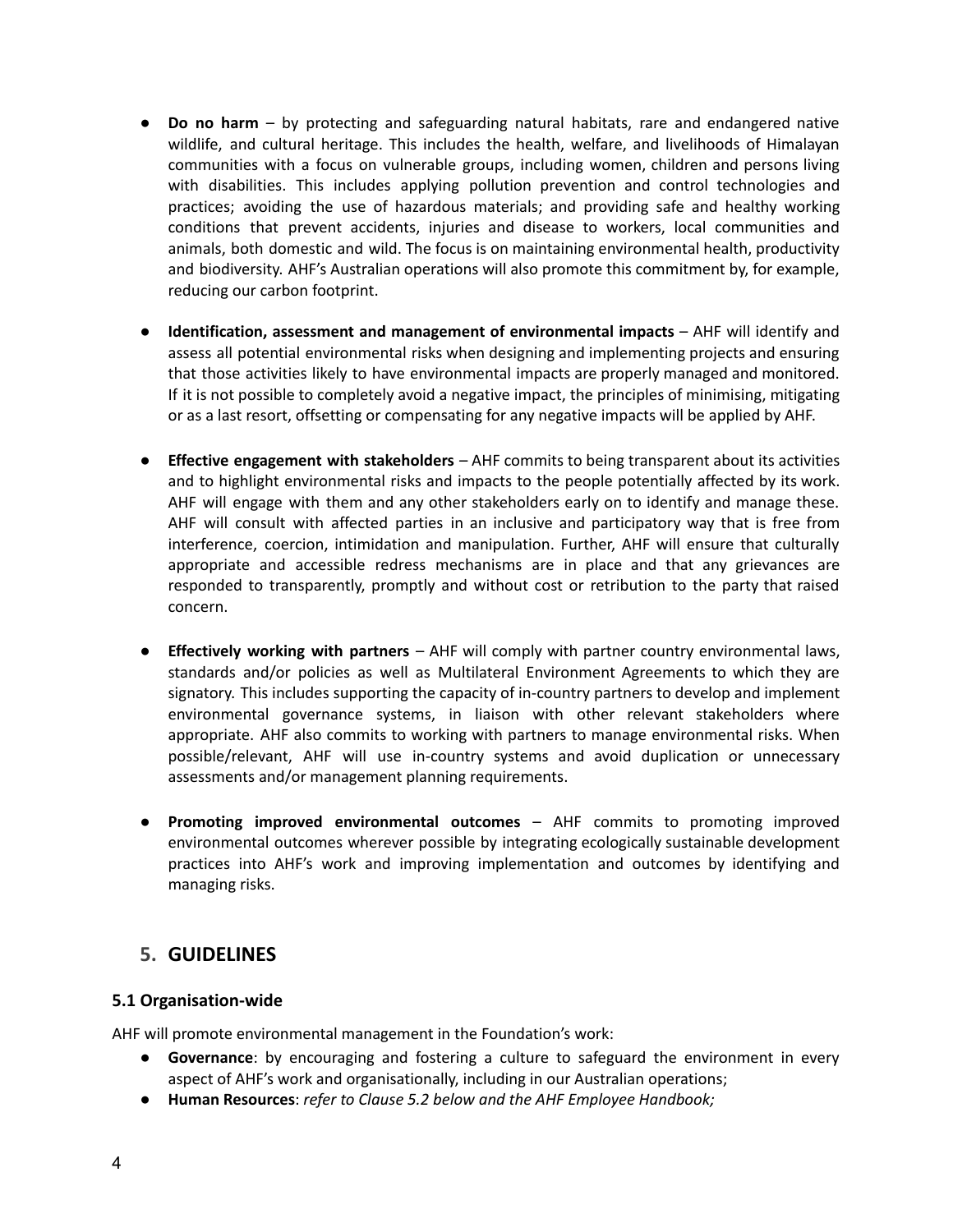- *●* **Partner and Program Management:** *refer to Clause 5.3 below and the AHF International Program Manual;*
- **Engagement Activities**: *refer to Clause 5.4 below and the AHF Communications Policy.*

AHF will assess its organisational environmental management practices periodically, including its partners' practices.

#### **5.2 Human Resources**

All employees will receive an induction on the Environmental Management Policy upon accepting employment with AHF, including a briefing on related AHF procedures.

AHF employees will be asked to minimise their carbon footprint and follow green office practices such as minimising printing, using our office compost, and recycling. See *AHF's Employee Handbook.*

AHF's commitment to environmental management will remain a priority in annual operational planning in line with our strategic plan, quarterly activity tracking and in ensuring all roles, work and activities are in line with this Policy. AHF will provide training to employees, volunteers, consultants and other relevant stakeholders on environmental management and this policy, as required.

#### **5.3 Partner and program management**

AHF is committed to ensuring that environmental management and principles are embedded in its programs and partnership development.

- AHF's Environmental Management Policy will be promoted and related actions undertaken throughout its work with project partners when:
	- o conducting due diligence assessment, undertaken prior to partnering with an organisation and regularly during the partnership;
	- o developing project design;
	- o appraising the project;
	- o monitoring of project, partner and risks;
	- o reporting of project;
	- o developing and implementing partner capacity building plans where relevant;
	- o evaluating projects.

For projects with an annual budget of more than AUD30,000 environmental impact assessments will be conducted and environmental management plans developed by AHF and partners.

#### **5.4 Australian Engagement Activities**

AHF conducts education, fundraising and marketing activities to raise awareness, funds and engagement in our work. AHF commits to considering and responding to the environmental impacts of these activities to reduce AHF's carbon footprint and promote environmentally-responsive practices in our Australian operations.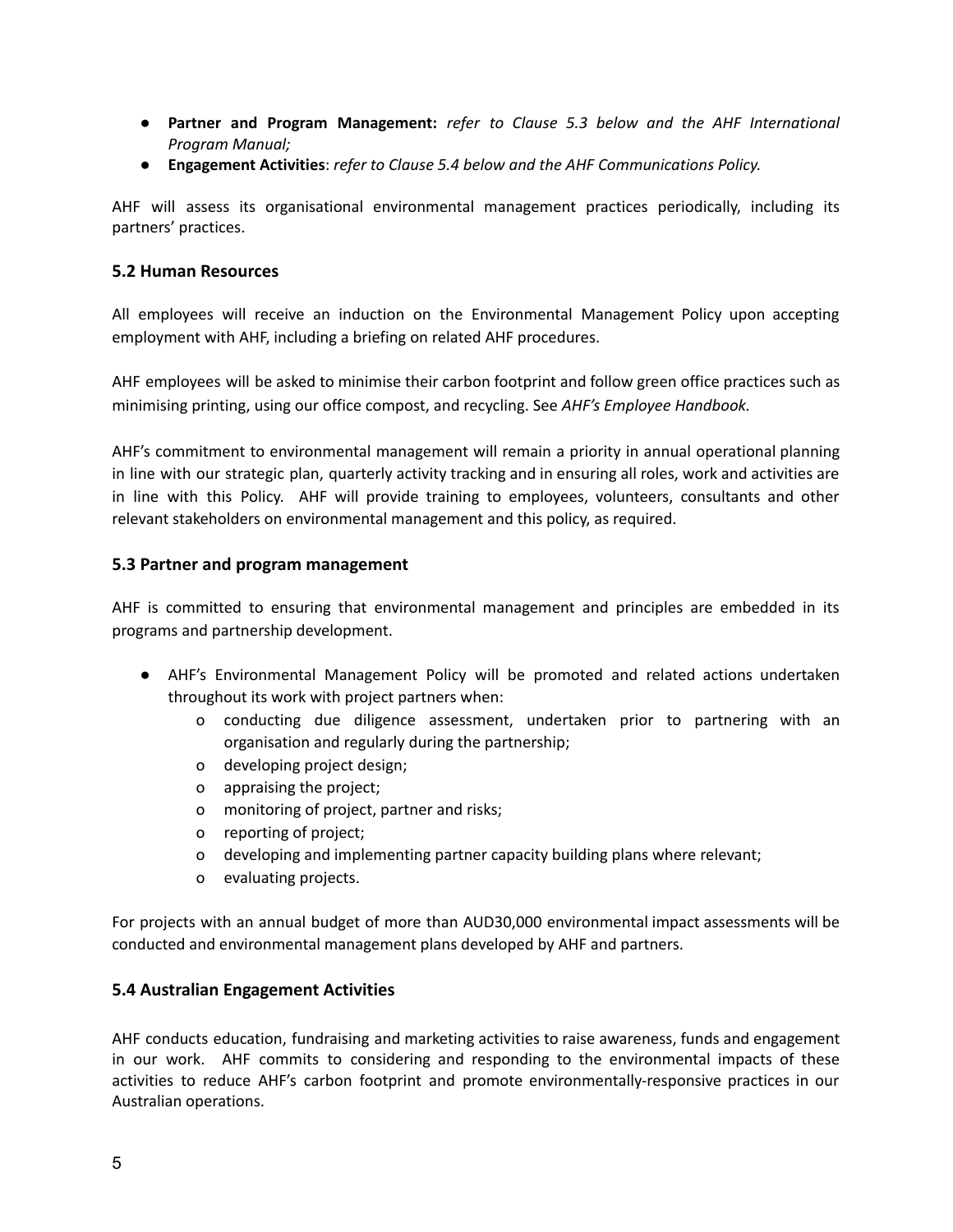AHF will raise our Australian supporters' awareness of environmental issues, the impact of climate change on the Himalaya mountains and communities, and our programmatic responses.

#### **5.5 Visits to International Programs**

In line with AHF's commitment to reducing our carbon footprint and the broader environmental impact of our Australian operations, AHF will ensure environmental concerns are considered and responded to in our travel planning and when conducting in-country visits.

# **6. ROLES AND RESPONSIBILITIES**

All AHF stakeholders, including partners, have a responsibility to embed environmental management at AHF and within our partner organisations and within the work they implement.

In applying the maxim of 'minimum impact – maximum benefit', all AHF personnel will be expected and instructed to act in an environmentally responsible manner and to employ all reasonable measures to minimise environmental impact (e.g. proper use of energy and water; recycling and reuse where possible; use of sustainably-produced and recyclable materials where possible).

All personnel are encouraged to raise any concerns with adherence to *AHF's Environmental Management Policy* with AHF's CEO or their supervisor. We encourage all personnel to raise areas for improvement.

### **6.1 Board and CEO**

It is the responsibility of the Board and CEO to ensure effective environmental management mechanisms are implemented across all AHF areas of operations, including systems and processes. This includes partner organisations.

AHF's CEO is responsible for monitoring adherence to this Policy, and overseeing its effectiveness.

#### **6.2 Managers**

Managers and senior employees are responsible for ensuring that *AHF's Environmental Management Policy* is understood and implemented by the employees and other personnel (including consultants and volunteers) under their supervision and responsibility.

AHF's Head of Programs will have operational responsibility for ensuring that in-country partners meet the obligations of this Policy.